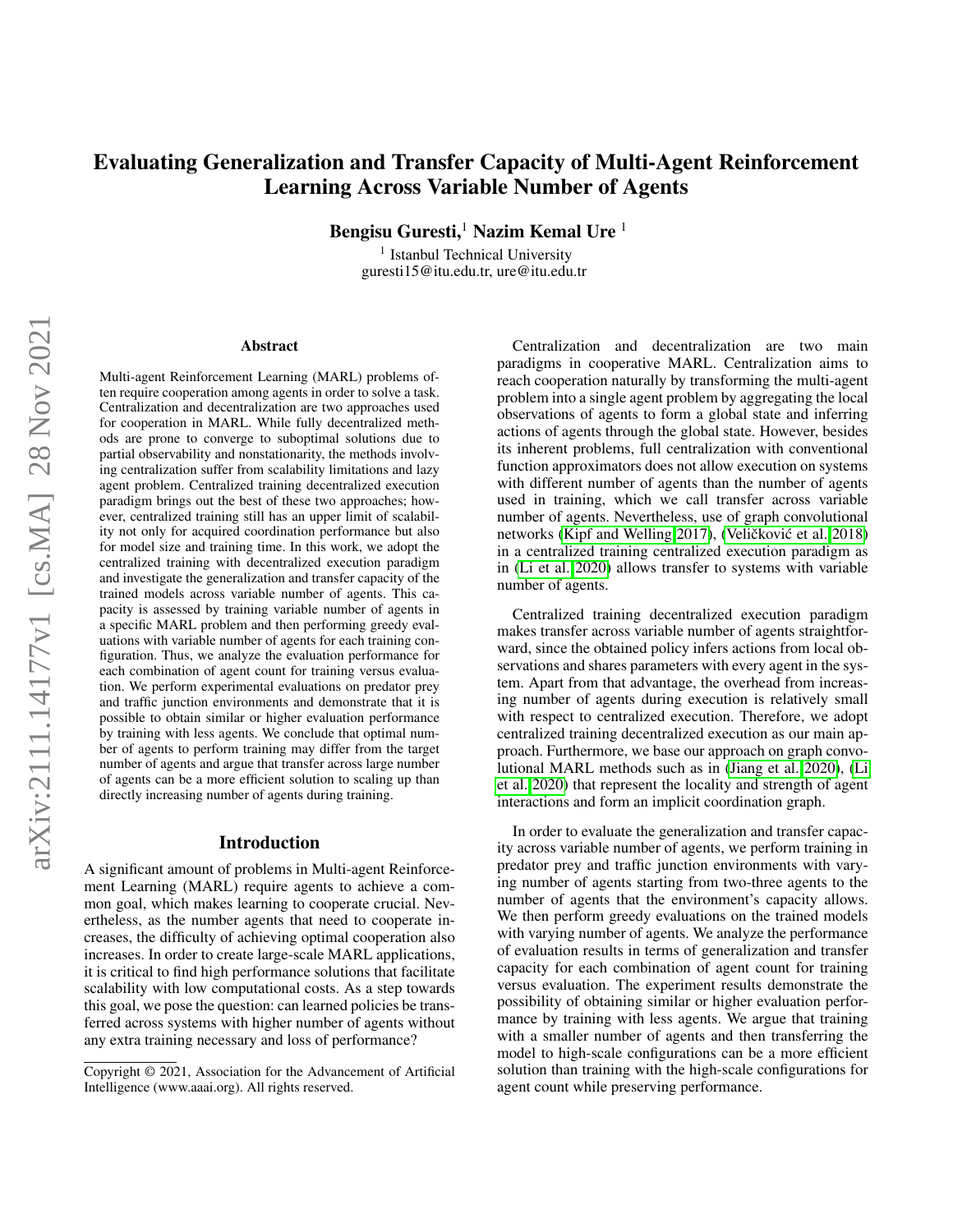### Related Work

Centralization and decentralization are central approaches in cooperative MARL. Centralization aims to reach cooperation naturally by transforming the multi-agent problem into a single agent problem. However, [\(Sunehag et al.](#page-4-4) [2017\)](#page-4-4) demonstrate that centralization leads to inefficient policies due to the lazy agent problem where some agents refrain from learning while an agent learns successfully because those agents' exploratory behaviour would damage the agent's learning performance. Furthermore, achieving centralization is not practically possible for some tasks due to impossibility or impracticability of being informed of other agents' observations. The alternative approach, and the mandatory approach when centralization is not possible, is decentralization where each agent is an independent learner. However, [\(Sunehag et al. 2017\)](#page-4-4) assert that nonstationarity introduces spurious reward signals that an agent can not determine if the signal is the outcome of its own action or other agents' actions, thus leading to failure. In order to mitigate these drawbacks, it is a common approach to use the centralized training decentralized execution paradigm. Counterfactual Multi-Agent Policy Gradients (COMA) is a classic example of this paradigm which is an actor critic algorithm with a centralized actor and a decentralized critic [\(Foerster](#page-4-5) [et al. 2017\)](#page-4-5). We also use an actor-critic algorithm, Proximal Policy Optimization (PPO), as our base algorithm. PPO [\(Schulman et al. 2017\)](#page-4-6) is a policy gradient method that optimizes a surrogate objective function that enables the algorithm to learn while limiting the extent the policy may change in each iteration.

Instead of adopting either centralized or decentralized approach, [\(Guestrin, Koller, and Parr 2002\)](#page-4-7) propose formulating the cooperation problem by forming coordination graph and transforming this graph into a Dynamic Bayesian Network (DBN) for factorized representation, which allows factoring value functions in order to enable agents to coordinate by message passing and solved by linear programming. (Böhmer, Kurin, and Whiteson 2020) applies coordination graph approach to deep neural networks and approximate pay-off functions using them while maximizing value function by message passing.

Considering the convenience of representing multi-agent dynamics as a graph, processing graph structured data using deep neural networks is of importance. [\(Kipf and Welling](#page-4-0) [2017\)](#page-4-0) propose a layer-wise propagation rule for deep neural networks processing graph structured data. (Veličković et al. [2018\)](#page-4-1) introduce Graph Attention Networks which improve upon previous methods by using a masked self-attention layer that weights the impact of each neighbor accordingly during aggregation. [\(Jiang et al. 2020\)](#page-4-3) propose using graph convolution with relation kernels in MARL to capture agent interplay that adapts to underlying dynamic graph of the environment in order to promote cooperation. [\(Li et al. 2020\)](#page-4-2) suggest using self attention to obtain the coordination graph structure once and then using it for graph convolution in each pass to form an implicit deep coordination graph.

Our work adopts centralized training decentralized execution paradigm that uses PPO. We use graph convolution with self attention to process graph structured data and en-

<span id="page-1-0"></span>

Figure 1: Critic Network -  $o_i$  denotes observation of agent i,  $E_i$  denotes embedding of the observation of agent i,  $H_i$  denotes output of agent  $i$  from the first graph convolution,  $H_i'$ denotes output of agent i from the second graph convolution,  $v_i$  denotes the corresponding value of agent  $i$ 

courage cooperation. Although the aforementioned related work also aims to promote cooperation, they mainly focus on achieving it for a fixed number of agents. Our contribution is checking the limits of cooperation that is learned for a fixed number of agents across different number of agents, and demonstrating that increasing agent count beyond a threshold in training is not necessary for achieving cooperation.

#### Methodology

#### Algorithm and Network Architecture

We adopt the Decentralized Partially Observable Markov Decision Process (Dec-POMDP) framework as formulated in [\(Oliehoek 2012\)](#page-4-9) for this MARL problem. We use PPO with clipped surrogate objective as used and parametrized in [\(Li et al. 2020\)](#page-4-2). We use a simple Multi-Layer Perceptron (MLP) that takes single local observations and outputs action probabilities for each agent.

The network architecture of centralized critic is given in Figure [1.](#page-1-0) The architecture consists of one MLP for extracting embeddings of decentralized observations. Then these embeddings are forwarded to two layers of graph convolutional layers with self attention which use message passing to aggregate these local observations properly. Then both embeddings and outputs of graph convolutional layers are forwarded to Critic MLP module which first aggregates information using sum operation and forwards it through MLP.

The network architecture of graph convolutional layer is provided in Figure [2.](#page-2-0) This layer passes each of its inputs through self attention, then it forwards attention outputs and residuals to a one layer neural network which produces graph convolutional layer outputs. The used self attention formulation and graph convolution outputs are inspired from [\(Jiang et al. 2020\)](#page-4-3) and formulated in Equation [1](#page-2-1) and Equation [2.](#page-2-2) In these equations, h denotes input to the graph convolutional layer,  $\overline{h}'$  denotes output of the graph convolutional layer,  $d_k$  denotes the scaling factor,  $\sigma$  denotes one layer feed forward network, and  $W_O$ ,  $W_K$ ,  $W_V$  denote weight matrices of query, key, and value vectors.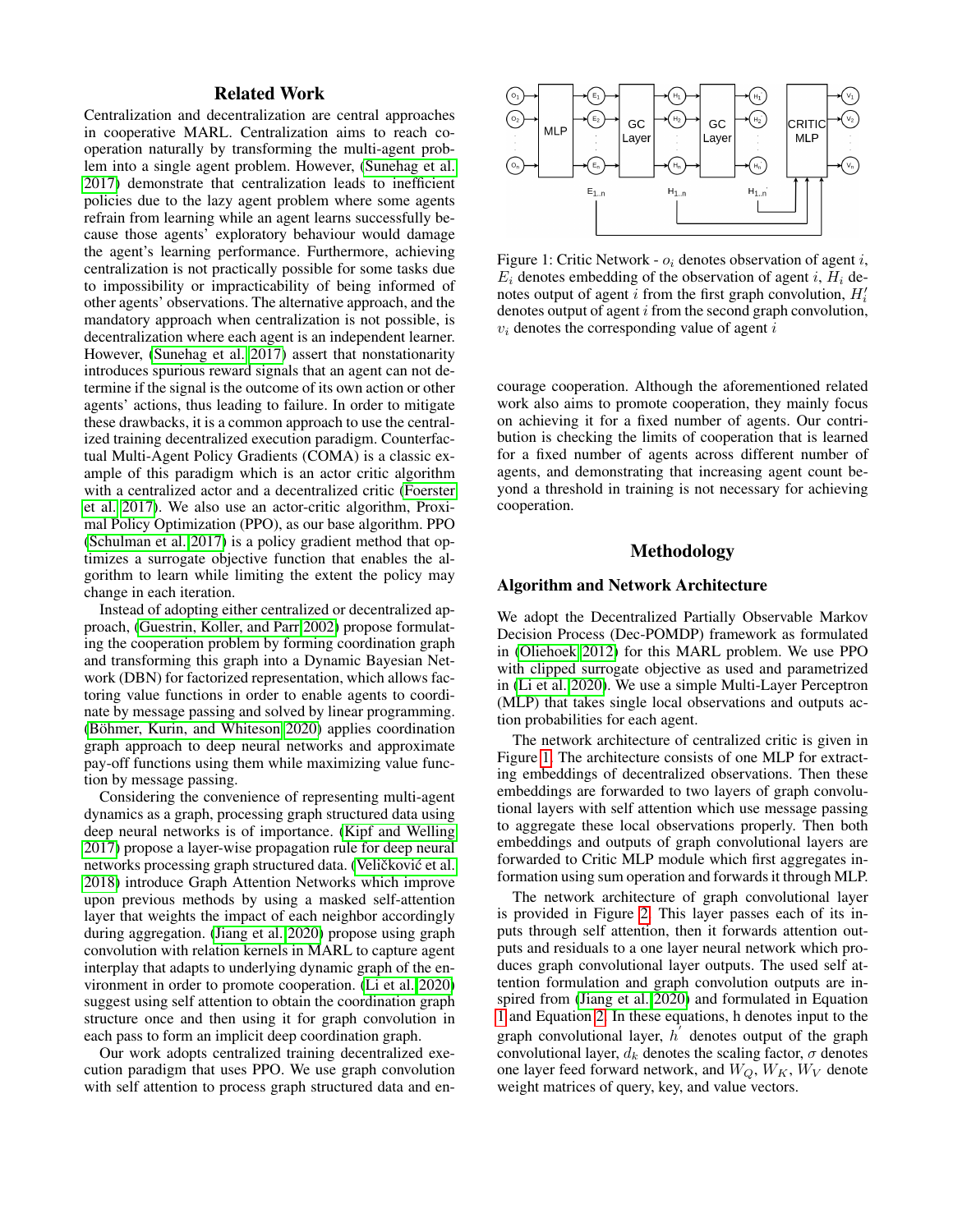<span id="page-2-0"></span>

Figure 2: Graph Convolutional Layer -  $E_i$  denotes the input of agent i to the graph convolution,  $H_i$  denotes the output of agent from the graph convolution

<span id="page-2-1"></span>Self-Attention(h) = softmax 
$$
\left(\frac{\mathbf{W}_{Q}h(\mathbf{W}_{K}h)^{T}}{\sqrt{d_{k}}}\right)\mathbf{W}_{V}h
$$
 (1)

<span id="page-2-2"></span>
$$
h' = \sigma \left( \text{concatenate} \left[ \text{Self-Attention}(h), h \right] \right) \tag{2}
$$

### Generalization and Transfer Capacity Evaluation

In order to evaluate the generalization and transfer capacity of the agents, we determine a range of agent count that starts from 2-3 and reaches to the capacity of the environment in question. Since we use decentralized execution that shares the actor with all agents, transfer is achieved simply by using this actor for all the agents with their local observations. We perform training in our chosen MARL environments for the whole range of agent count with 3 different seeds. We then determine a range of agent count for evaluation. The evaluation agent count range coincides with the training agent count range except for some additional sample points we may choose from inside the training range. The reason for choosing additional sample points from inside the training range is to make sure that we can answer the question: would training a model with higher agent count give superior results? Each evaluation process takes 100 evaluations averaged over with 3 different seeds in the environment, thus every combination contains 9 different evaluation results. At the end, evaluations of models with the same agent count for training and same agent count for evaluation are averaged and their standard deviations are calculated. For analysis, evaluation results are grouped according to the agent count during evaluation, in order to answer the question: is training  $n$  agents the optimal choice for applications where  $n$  or higher number of agents will be necessary, or is it possible to train with fewer number of agents and transfer the model to applications with higher number of agents necessary with similar or better performance?

```
input : number of training epochs (ep), train agent
         count (tac), eval agent count (eac), train
         seeds, evaluation seeds
output: A
// A: 2d array with shape eac, tacfor each n in tac do
    for each seed in train seeds do
        for epoch \leftarrow 1 to to ep do
         \int Train agent<sub>n</sub> for tac n
        end
        save agent_n with train seed: seed and tac: n
    end
end
for each n_{eval} in eac do
    for each n_{train} tac do
        result_{eval} \leftarrow 0for each agent in saved agents with train
          agent count = n_{train} do
            for each seed in evaluation seeds do
                 result_{avg} \leftarrow evaluate 100 times
                result_{eval} \leftarrow result_{eval} + result_{avg}end
        end
        result_{eval} \leftarrow result_{eval} / (# of train seeds \times# of evaluation seeds)
        A[n_{eval}][n_{train}] \leftarrow result_{eval}end
end
```
Algorithm 1: Transfer Capacity Evaluation

### Experiments

### Predator Prey

Predator Prey environment consists of preys and predators where predators get rewarded by hunting preys, which move by hard coded action descriptions and random moves as described in [\(Li et al. 2020\)](#page-4-2). As applied by [\(Li et al. 2020\)](#page-4-2), we also penalize single agent capture attempts by -0.5 penalty in order to compel predators to collaborate. We use predator prey environment with a grid size of  $20 \times 20$  in order to create capacity for 80 preys and 80 predators. We determine the training range and evaluation range of agent count as: 2, 5, 10, 20, 50, 80. The mean evaluation rewards are provided in Table [1](#page-2-3) and Table [2.](#page-3-0)

Results of the experimental evaluation in predator prey

<span id="page-2-3"></span>

|               | 2                 | 5                | 10               |
|---------------|-------------------|------------------|------------------|
| $\mathcal{D}$ | $-2.01 + 1.56$    | $30.30 + 1.95$   | $86.48 + 2.69$   |
| 5             | $+4.62 \pm 1.46$  | $41.98 \pm 0.77$ | $94.60 \pm 0.78$ |
| 10            | $-2.93 \pm 1.10$  | $39.71 + 1.56$   | $95.35 \pm 0.21$ |
| 20            | $-11.75 \pm 2.09$ | $22.05 \pm 6.95$ | $84.60 \pm 7.86$ |
| 50            | $-16.52 \pm 1.68$ | $6.68 + 4.03$    | $63.39 \pm 4.61$ |
| 80            | $-13.96 \pm 1.00$ | $11.17 + 4.29$   | $62.57 \pm 7.94$ |

Table 1: Mean of Total Rewards for Predator Prey (Columns denote the number of agents in evaluation while rows the denote number of agents in training.)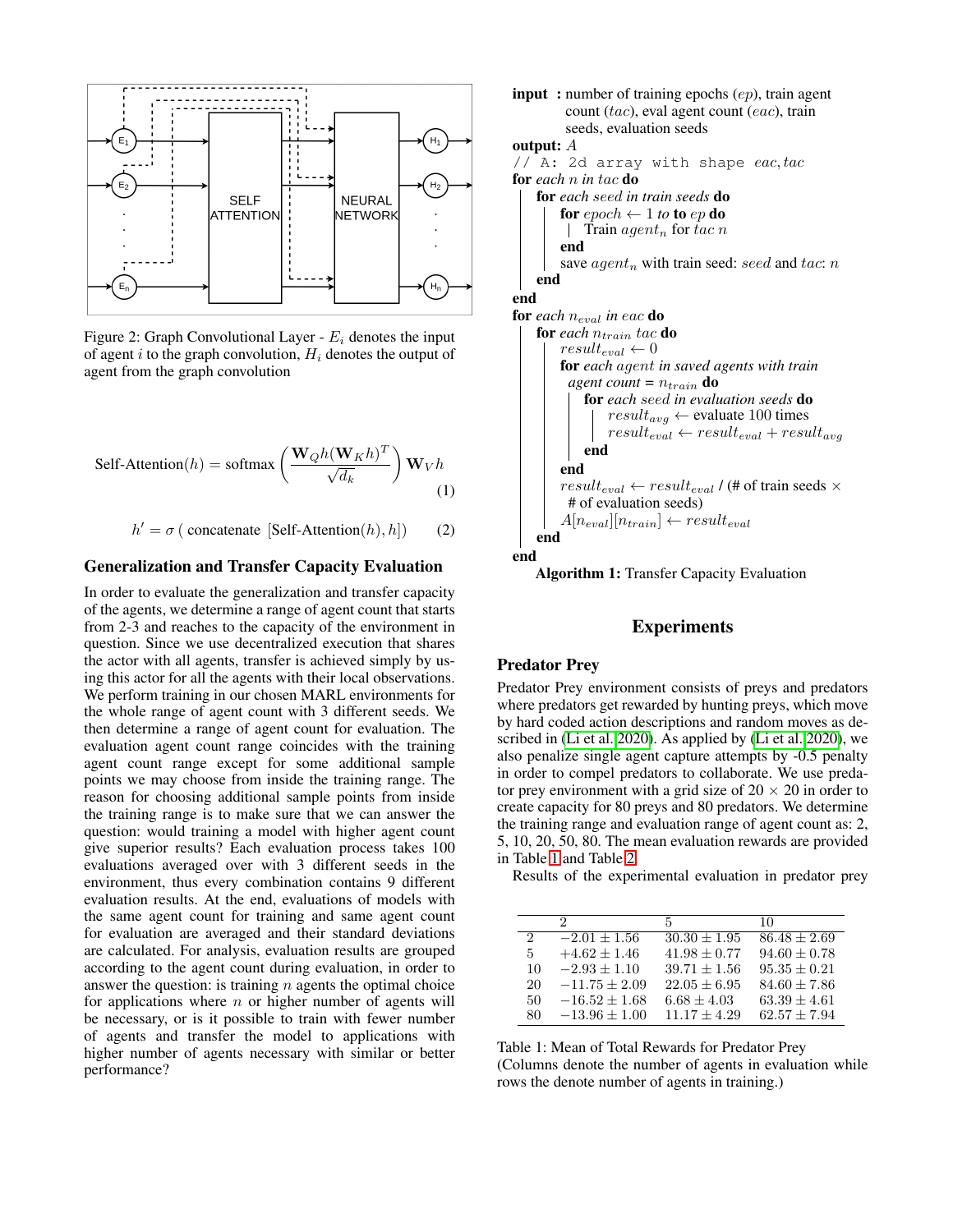<span id="page-3-0"></span>

|                             | 20                | 50                | 80                |
|-----------------------------|-------------------|-------------------|-------------------|
| $\mathcal{D}_{\mathcal{L}}$ | $192.38 \pm 1.88$ | $496.58 \pm 0.56$ | $797.30 \pm 0.59$ |
| 5                           | $196.37 \pm 0.58$ | $497.96 + 0.40$   | $798.07 \pm 0.82$ |
| 10                          | $196.95 + 0.07$   | $498.18 \pm 0.37$ | $798.28 + 0.76$   |
| 20                          | $194.08 + 2.48$   | $496.80 + 0.47$   | $794.74 + 2.30$   |
| 50                          | $182.00 \pm 2.86$ | $494.68 \pm 1.00$ | $795.90 + 1.45$   |
| 80                          | $168.27 + 8.47$   | $484.42 + 4.33$   | $789.59 + 2.09$   |

Table 2: Mean of Total Rewards for Predator Prey

(Columns denote the number of agents in evaluation while rows the denote number of agents in training.)

<span id="page-3-1"></span>

Figure 3: 5 Agents Evaluation in Predator Prey

environment, as provided in Table [1,](#page-2-3) Table [2,](#page-3-0) and Figure [3,](#page-3-1) demonstrate that training in few number of agents such as 2-5 can get evaluation results that surpass the evaluation results of models that are trained with large number of agents such as 50-80. It can be deduced that models trained with few number of agents have high generalization and transfer capacity for execution with high number of agents. However, our analysis shows us that the reverse is not true. The models that are trained with large number of agents such as 50-80 have very low returns for the evaluation cases where there are 2-5 agents in the environment. Hence, it can be inferred from the results that for a high performance application of predator prey environment, choosing number of agents to train from the range [5, 10] would be the better choice.

#### Traffic Junction

Traffic Junction environment consists of predetermined routes and junctions where cars need to reach their destination point without collision as described in [\(Li et al.](#page-4-2) [2020\)](#page-4-2). We use traffic junction environment with the difficulty 'hard'. Other parameters of the environment such as dimension, maximum agent add rate and minimum add agent rate are chosen compatibly with the environment difficulty according to the configurations proposed by [\(Singh, Jain,](#page-4-10) [and Sukhbaatar 2018\)](#page-4-10). Because of environment dimension and agent add rate setting, the capacity of the environment allows for approximately 20 agents in a single time step. Thus, we determine the training range and evaluation range of agent count as: 3, 5, 10, 15, 20. The mean evaluation success rates are provided in Table [3.](#page-3-2)

Results of the experimental evaluation in traffic junction environment, as provided in Table [3](#page-3-2) and Figure [4,](#page-3-3) demonstrate that training with few number of agents such as 3-5

<span id="page-3-2"></span>

| ર | 5                                                                                               | 10 | 15 | 20. |
|---|-------------------------------------------------------------------------------------------------|----|----|-----|
|   | $0.99 \pm 0$ $0.92 \pm 0.04$ $0.56 \pm 0.10$ $0.26 \pm 0.14$ $0.23 \pm 0.15$                    |    |    |     |
|   | $5\quad 0.99 \pm 0\quad 0.97 \pm 0.01\quad 0.77 \pm 0.09\quad 0.58 \pm 0.16\quad 0.58 \pm 0.18$ |    |    |     |
|   | $10\quad1.00 \pm 0\;0.99 \pm 0.00\;0.95 \pm 0.01\;0.84 \pm 0.07\;0.73 \pm 0.09$                 |    |    |     |
|   | $15\ 1.00 \pm 0\ 0.99 \pm 0.01\ 0.94 \pm 0.01\ 0.85 \pm 0.03\ 0.79 \pm 0.05$                    |    |    |     |
|   | $20\ \ 0.99 \pm 0\ \ 0.99 \pm 0.00\ \ 0.90 \pm 0.02\ \ 0.83 \pm 0.04\ \ 0.79 \pm 0.03$          |    |    |     |

Table 3: Mean of Success Rates for Traffic Junction (Columns denote the number of agents in evaluation while rows denote the number of agents in training.)

<span id="page-3-3"></span>

Figure 4: 20 Agents Evaluation in Traffic Junction

gets evaluation results with much lower success rate compared to the evaluation results of models that are trained with large number of agents such as 15-20. It can be deduced that models trained with few number of agents can not sufficiently transfer for execution with high number of agents. The models that are trained with 15-20 agents have very high success rate for the evaluation cases where there are 3-5 agents in the environment. Nevertheless, the evaluation results with 15 and 20 agents demonstrate that training with 15 agents gives better results than training with 20 agents. Thus, we infer that an environment can have a sweet spot for the number of agents to train. We also infer that environment dynamics play a key role in the generalization and transfer capacity of training.

### **Discussion**

In this work, we adopted the centralized training decentralized execution paradigm and investigated the generalization and transfer capacity of the trained models across variable number of agents. We assessed it by training variable number of agents in a specific MARL problem and then performing greedy evaluations with variable number of agents for each training configuration. We deduced that an environment can have a sweet spot for the number of agents to train in terms of evaluation performance and that environment dynamics play a key role in the generalization and transfer capacity of training. We saw that training with fewer number of agents can be a more efficient option for execution in large number of agents. We conclude that optimal number of agents to perform training may differ from the target number of agents and put forward that transfer across large number of agents can be a more efficient solution to scaling up than directly increasing number of agents during training.